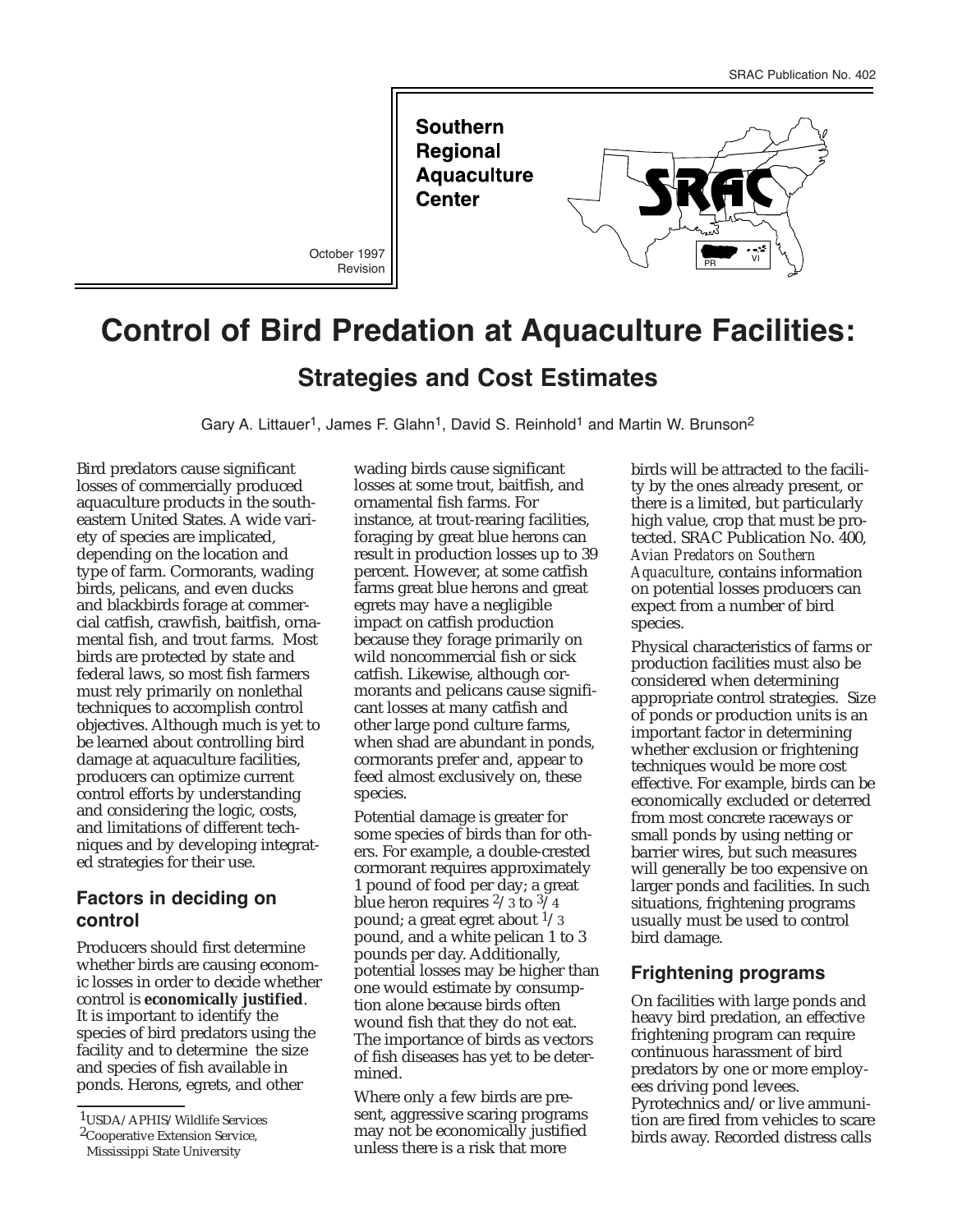and/or electronic noises can be broadcast from vehicle-mounted speaker systems to supplement scaring efforts. One person can usually cover up to 500 acres if ponds are located in one contiguous complex and levee roads are in sufficient condition to allow continuous traffic. An all-terrain vehicle may be necessary if levees are easily damaged or wet weather hampers access.

A scaring program must be consistent and aggressive to be successful. When the potential for bird predation is at its worst, bird patrols should be conducted seven days a week from morning to evening. When birds come to the farm only during certain periods of the day such as morning and evening, employing scaring efforts only during those periods may be adequate. Scaring programs to deter pelicans, night herons, and to a lesser degree, great blue herons may have to be conducted at night as well as during the day because these species feed at night.

Scaring programs should be started when birds first arrive, before they establish feeding habits at aquaculture ponds. On facilities that suffer chronic cormorant depredation in winter, a scaring program should be started in the fall when the first birds arrive. Cormorants have reportedly stopped coming to some farms for a month or more after initial aggressive scaring efforts.

Birds arriving later in the season often follow those that are already present to feeding areas. Conditioning the early birds to avoid production ponds may thus reduce damage by later arrivals. Control measures may have to be applied throughout the season at farms located in major daily flight paths of fish-eating birds or near large roosting areas.

# **Cormorant roost dispersal programs**

Dispersing cormorants from night roosts can reduce depredation at nearby aquaculture farms. The number of cormorants visiting fish farms near roosts can be reduced by 70 to 90 percent when roost dis-

persal programs are implemented. Dispersing birds from night roosts can be logistically difficult because it requires from one to eight people firing pyrotechnics for approximately 2 hours as birds arrive in the evening. Cormorants usually abandon roost sites, at least temporarily, after 2 or 3 consecutive nights of harassment with pyrotechnics. For best results, night roosts should be patrolled weekly to prevent birds from returning, and all roost sites within a 15-mile radius of fish production areas should be harassed simultaneously. Roost dispersal will not eliminate the need to harass birds on ponds, but it will substantially reduce the amount of harassment needed on farms where birds are causing severe problems.

#### **Augmenting frightening programs**

Supplemental frightening devices can enhance the effectiveness of harassment patrols at both farms and roost sites. SRAC Publication No. 401, *Avian Predators – Frightening Techniques for Reducing Bird Damage at Aquaculture Facilities*, describes several devices that can be used to frighten avian predators. Automatic exploders have been used effectively to supplement cormorant harassment in more remote night roost sites. Exploders at production sites should be turned off after sunset to prevent habituation and to avoid harassment of other wildlife. Where birds are scared easily by the presence of humans or vehicles, a few strategically placed exploders and scarecrows (humanshaped and/or old vehicles) can increase the effectiveness of frightening programs on farms.

Automatic pop-up scarecrows may be more effective than conventional types since they have the added factor of motion. In field trials, such passive frightening devices (i.e., ones that do not require a constant human presence to function) have deterred cormorants for a few days to several weeks. Passive frightening devices are less effective against herons and egrets than cormorants.

Since effectiveness of frightening techniques varies, producers should not rely solely upon them. Rather, they should employ exploders and scarecrows as some of many tools in an aggressive, integrated bird management program. Scarecrows, exploders, or pop-up scarecrows usually are effective for only short periods, but they can be especially useful at isolated ponds or where access is difficult. Passive frightening devices may also make a subtle but significant difference by preventing birds from landing on a section of the facility between the times when it is monitored by harassment patrols.

The effectiveness of scarecrows and cannons should be monitored closely and these devices should be moved to new locations every few days to reduce habituation by birds. Scarecrows should be replaced periodically with human shooters. Where birds have become habituated, exploders and scarecrows should be removed for several days or weeks while aggressive harassment is continued. The devices can be tried again later if the birds once again are frightened easily by humans and vehicles.

Even the most aggressive harassment program rarely eliminates all bird predation. Herons, egrets, and gulls can be exceedingly difficult to disperse. Frightening devices can scare away large flocks of cormorants, but groups of less than 10 birds may remain on the farm and move from pond to pond despite continued harassment. In general, producers should expect scaring programs to reduce but not totally eliminate bird predation.

When non-lethal scaring programs are ineffective, producers may have to resort to limited killing of birds to reinforce fear in the remaining birds. Depredation permits are required from the U.S. Fish and Wildlife Service and, in some states, from the state wildlife agency, to kill almost any species of birds. Contact your nearest USDA Wildlife Services Control office about procedures for obtaining a permit. New federal regulations proposed in 1997 would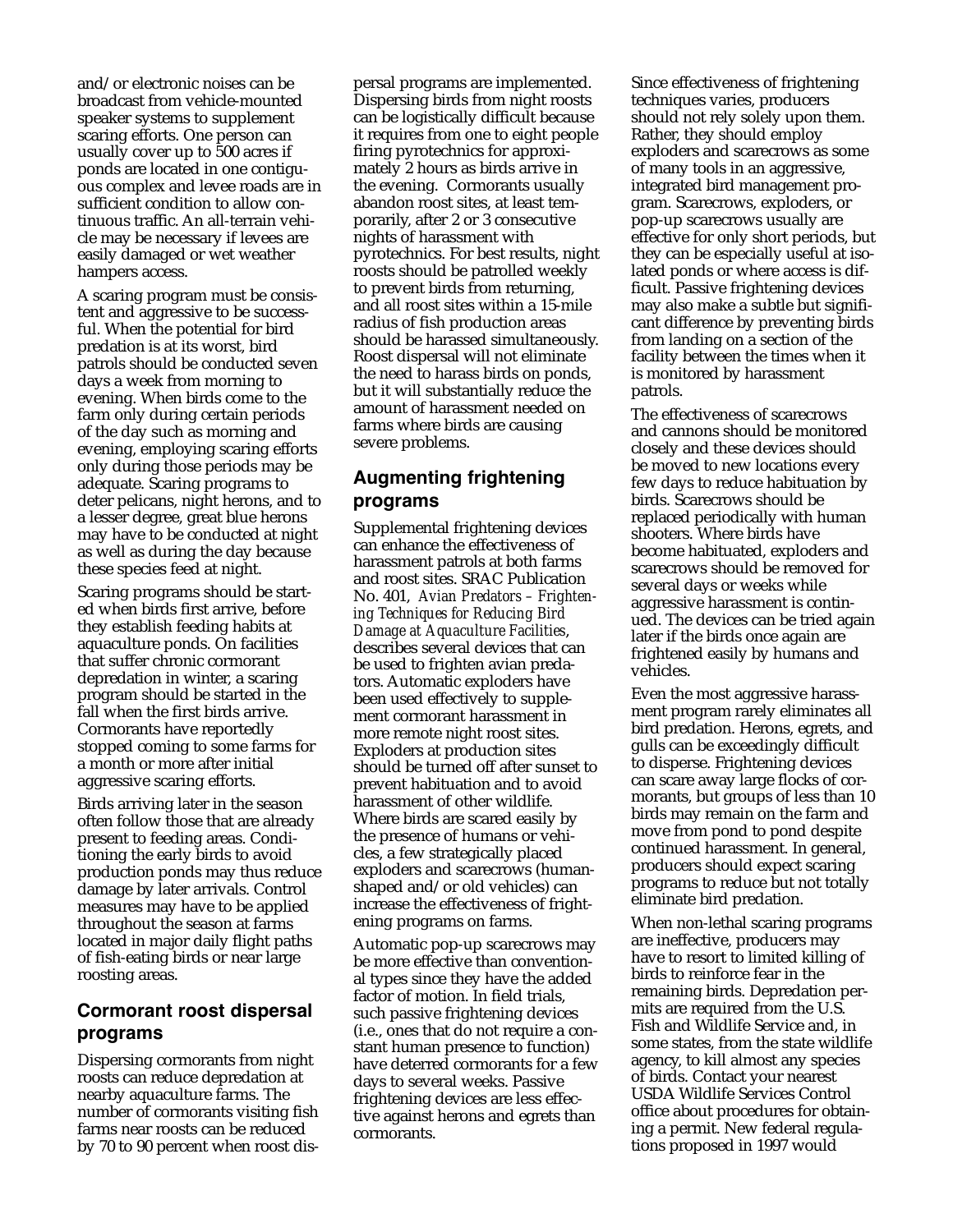allow persons engaged in aquaculture production to kill doublecrested cormorants at their farms without a permit. At the time of printing for this publication, however, these proposed regulations were still undergoing review. For currently applicable laws, contact your nearest USDA Wildlife Services office, aquaculture specialist, or the U.S. Fish and Wildlife Service.

## **Costs and benefits of frightening programs**

The costs of employing frightening programs on farms can vary substantially, depending on the mix of techniques used, the species of birds involved, the size and configuration of the farm, and road and levee conditions. Below is an example of daily costs (1997 estimates) for a typical scaring program on a farm of 500 acres or less of contiguous ponds:

| Labor (10 hr @ \$8/hr) \$80.00  |  |
|---------------------------------|--|
| FICA on Labor @ 7.65% 6.12      |  |
| Vehicle expenses (100 mi @      |  |
|                                 |  |
| Pyrotechnics (average 20 rounds |  |
| @ \$36.50/100 rounds) 7.30      |  |

#### **Live ammunition for harassment of birds:**

| (300 rounds .22 shells @ \$1.25/100 |  |
|-------------------------------------|--|
|                                     |  |
| (25 rounds 12 gauge small game      |  |
| loads @ \$5.25/25 rounds) 5.25      |  |
|                                     |  |

For example, if cormorants were a problem for five months of the year, then scaring costs under this scenario would be almost \$20,000 annually. Supplementing the program with exploders and scarecrows would require initial startup costs of an additional \$1,000 to \$2,000. Many farmers spend considerably less, while others spend substantially more than these amounts. Employing bird scaring programs on facilities of more than 500 acres or on those facilities with widely separated pond complexes would require additional personnel, vehicles, and ammunition. These costs usually are justified on facilities with serious cormorant depredation. For instance, constant feeding activity by 100 cormorants (but not necessarily the same individuals) throughout the day would result in fingerling losses of \$400 per day, which would easily offset and justify the costs of an aggressive scaring program.

During the winter in the southeastern U.S., several hundred or even thousands of cormorants sometimes visit farms that are close to night roosts. Harassing cormorants at these night roosts can help alleviate this problem, but the costs of roost dispersal programs to individual farms vary with the number of roost sites involved and the number of farms participating in the dispersal program. The total cost of dispersing birds from 30 to 40 roost sites over the course of two winters in the Mississippi Delta ranged from \$16,757 to \$32,302. The average cost per farm of the 40 to 50 participating farms ranged from \$400 to \$640 per year. Producers also reported average savings of \$1,400 to \$3,200 per year due to reduced costs of harassing cormorants on their farms.

#### **Exclusion and barrier techniques**

Where feasible, exclusion and barrier techniques are highly effective for controlling fish predation by birds. Netting exclosures generally are feasible only on small ponds or raceways (Figure 1). Relatively inexpensive polypropylene netting is commercially available for this use, and simple supported netting systems have been constructed on trout raceways for only \$ 0.14 per square foot. However, these simple

netting systems often interfere with routine fish maintenance and harvesting operations and are susceptible to ice and wind damage. For these reasons, they should be constructed for easy set-up and removal. Total exclusion with completely effective strategy for

controlling all bird predation, but it is not cost-effective or practical in many situations.

Overhead lines or wires generally deter most species of fish-eating birds if spacings are narrow enough. Polypropylene line with spacings of 10 inches are used on a number of trout farms and are purported to exclude virtually all fisheating birds. Parallel lines are usually strung across ponds from steel cables that encircle the pond and are supported from 15-foot-high poles or treated wood posts. Additional lines or netting can be suspended on the sides to form a complete exclosure and prevent predators from walking in from pond levees. If properly designed, such systems can provide a durable, all-weather exclosure that accommodates maintenance and harvesting operations for smaller scale operations such as trout-rearing facilities. Logistics have yet to be worked out to accommodate harvesting and feeding operations at catfish farms that typically utilize ponds of 12 to 15 surface acres. Existing levees on many catfish farms are not wide enough to accommodate poles while still allowing vehicle access. The cost of constructing such systems at large catfish farms also reduces the feasibility of this strategy. Based on 1997 costs of \$0.22 per square foot for materials alone, plus the cost of labor, it would cost approximately \$1 million to enclose a 100-acre farm.

Other barrier systems using wire, string or floating rope on or near pond surfaces have been partially



netting is the only *Figure 1. A modified pup tent of netting requires a larger initial investment than scare devices, but can be amortized over several years.*